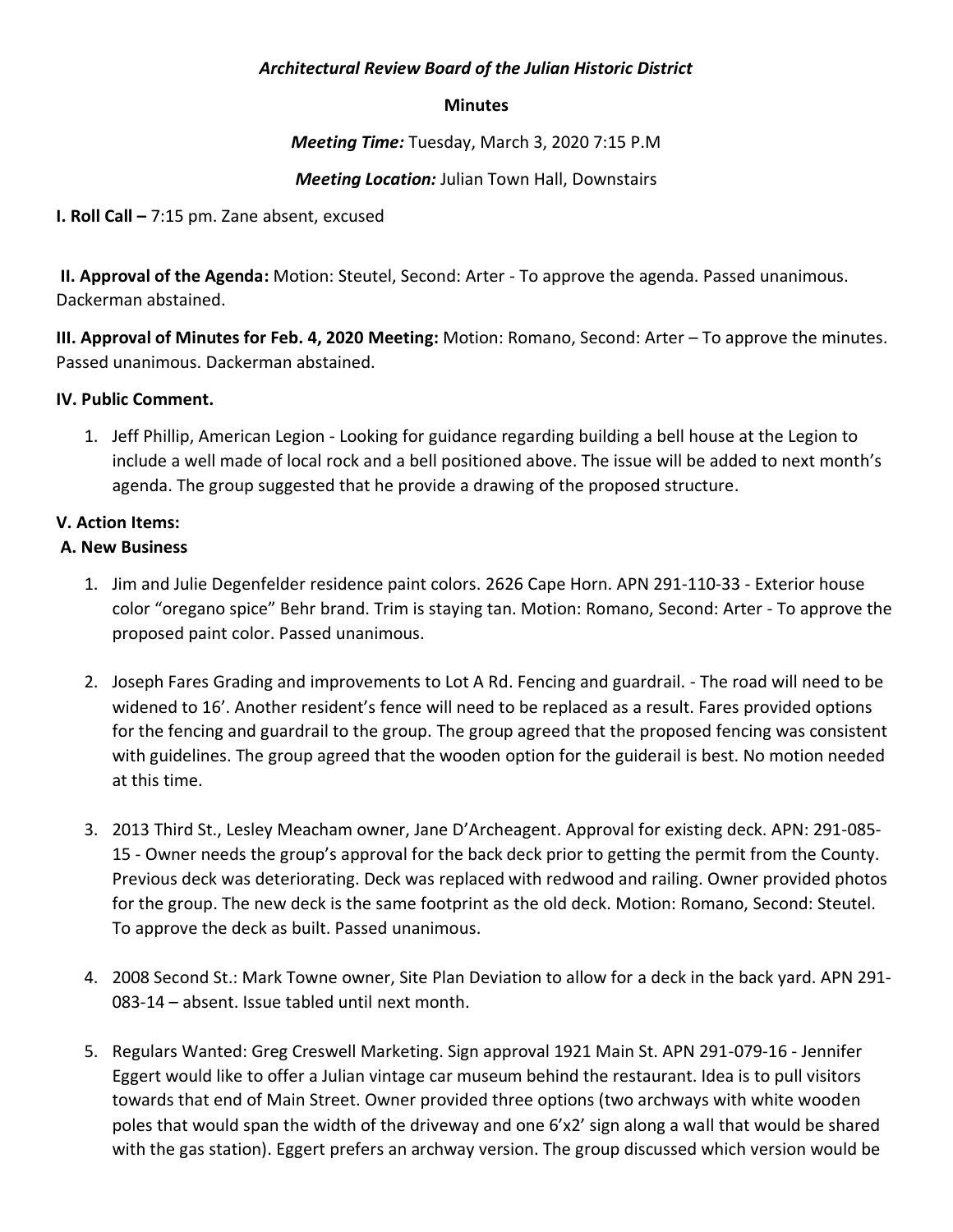better seen from the road. The group will reference historical photos and suggested that the owner looked into the historical photos at the library as well. The issue will be moved to next month's agenda to allow for research.

- 6. Faith's Embroidery/ Julian Toy Chest: Greg Creswell Marketing. Sign approval. 2102-10 Main St. Corner of Main and B St. APN 291-085-12/291-079-16 – Debbie Hickey and Faith Branney proposed drawings of signs to the group. The two businesses will be occupying the space. Would like to put signage on the side of the building as well. The group discussed the proposed signs. Motion: Romano, Second: Arter - To approve the signs as proposed with the stipulation that the new signs are the same size as the previous signs at the location. Passed unanimous. Brown recused himself since he is the property owner.
- 7. Bad Apple 2724 "B" St, suite 6, Sign approval. APN291-073-03 Greg Creswell Marketing provided new drawings of the signage that follow the direction from the group at last month's meeting. Motion: Brown, Second: Steutel - To approve the new signs. Passed unanimous. Romano recused himself.
- 8. Keith Usry: 1879 Porter Lane. Shed remodel Porch and front door appearance. APN 291-130-33 The craftsman style door is currently on the building. Zerbe is concerned that what is there does not follow the plans that were originally presented to the group. Item will be added to next month's agenda.
- 9. Kevin Hubble, Witch Creek School retaining wall appearance. Bill Augustus present instead would like to set up a meeting at the location to discuss materials and process for building the wall. The group would like the Parks/Rec to propose a look for the wall. Regional manager and Augustus will arrange to meet with Steutel to discuss the particulars of the new wall.

# **B. Old Business:**

- 1. Marta Sauter: Letter from County code Stonewall Stores, 2000 Main St APN: 291-085-22, windows and signs. Rongbranch, 2722 Washington St APN: 291-072-13 Signs and lighting. Zerbe has noticed that there are 3 new signs on the Stonewall building that were never brought to the group. The signs appear to be acceptable however they need to be placed in accordance with the approved site plan. Item will be on next month's agenda to discuss further.
- 2. Julian Beer Company Continuing to make changes to the property without ARB approval. Email sent to Codes asking for assistance. "Issues will be added to the list" was the response received from Codes.
- 3. Cuyamaca School house has changed hands. New owner is making changes to windows. Email sent to Codes asking for assistance. Response received was that Codes "would follow through".
- 4. Code enforcement: Correspondence with Code Enforcement regarding the ongoing compliance issues concerning the Julian Beer Company, Sandwich Signs and Lighting Issues.

# **C. ARB Business and Committee Reports.**